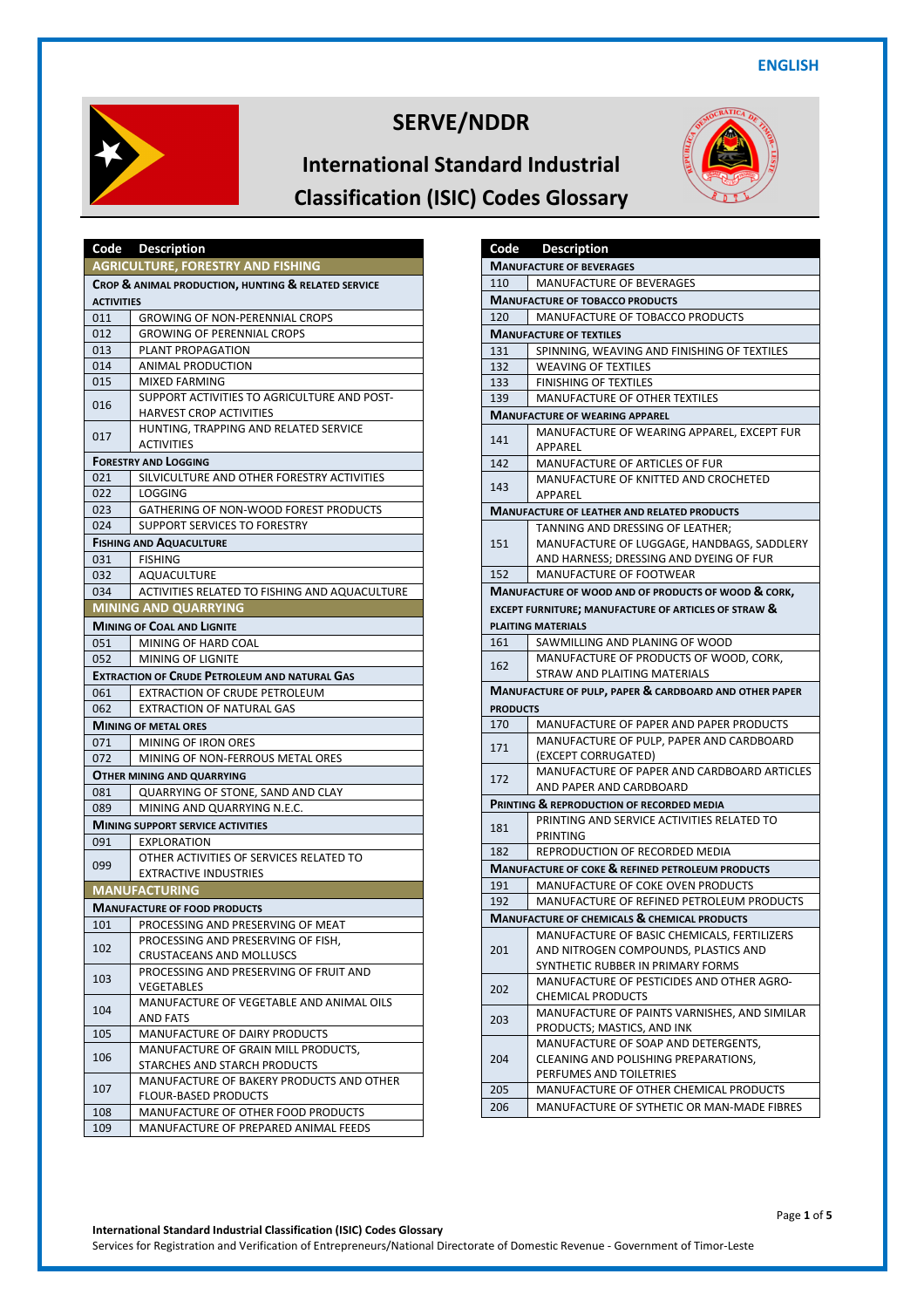



|                                                        | Code Description                                                               |  |
|--------------------------------------------------------|--------------------------------------------------------------------------------|--|
|                                                        | MANUFACTURE OF PHARMACEUTICALS & MEDICINAL CHEMICAL &                          |  |
|                                                        | <b>BOTANICAL PRODUCTS</b>                                                      |  |
|                                                        | MANUFACTURE OF BASIC PHARMACEUTICAL                                            |  |
| 211                                                    | <b>PRODUCTS</b>                                                                |  |
| 212<br>MANUFACTURE OF PHARMACEUTICAL PREPARATIONS      |                                                                                |  |
|                                                        | <b>MANUFACTURE OF RUBBER &amp; PLASTICS PRODUCTS</b>                           |  |
| 221                                                    | MANUFACTURE OF RUBBER PRODUCTS                                                 |  |
| 222                                                    | MANUFACTURE OF PLASTICS PRODUCTS                                               |  |
|                                                        | <b>MANUFACTURE OF OTHER NON-METALLIC MINERAL PRODUCTS</b>                      |  |
| 231                                                    | MANUFACTURE OF GLASS AND GLASS PRODUCTS                                        |  |
| 232                                                    | MANUFACTURE OF REFRACTORY CERAMIC PRODUCTS                                     |  |
| 233                                                    | MANUFACTURE OF CERAMIC PRODUCTS FOR                                            |  |
|                                                        | <b>CONSTRUCTION</b>                                                            |  |
| 234                                                    | MANUFACTURE OF OTHER PORCELAIN AND CERAMIC                                     |  |
| 235                                                    | MANUFACTURE OF CEMENT, LIME AND PLASTER                                        |  |
| 236                                                    | MANUFACTURE OF CONCRETE, PLASTER AND CEMENT                                    |  |
| 237                                                    | CUTTING, SHAPING AND FINISHING OF ORNAMENTAL                                   |  |
|                                                        | AND BUILDING STONE                                                             |  |
| 239                                                    | MANUFACTURE OF NON-METALLIC MINERAL                                            |  |
|                                                        | PRODUCTS N.E.C.                                                                |  |
|                                                        | <b>MANUFACTURE OF BASIC METALS</b>                                             |  |
| 241                                                    | MANUFACTURE OF BASIC IRON AND STEEL                                            |  |
| 242                                                    | MANUFACTURE OF BASIC PRECIOUS AND OTHER                                        |  |
|                                                        | <b>NON-FERROUS METALS</b>                                                      |  |
| 243                                                    | CASTING OF METALS                                                              |  |
| 244                                                    | COLLECTING AND INITIAL PROCESSING OF PRECIOUS                                  |  |
|                                                        | METALS AND OTHER NON-FERROUS                                                   |  |
| 245                                                    | SMELTING OF FERROUS AND NONFERROUS                                             |  |
|                                                        | <b>MANUFACTURE OF FABRICATED METAL PRODUCTS, EXCEPT</b>                        |  |
|                                                        | <b>MACHINERY &amp; EQUIPMENT</b>                                               |  |
| 251                                                    | MANUFACTURE OF STRUCTURAL METAL PRODUCTS,                                      |  |
|                                                        | TANKS, RESERVOIRS AND STEAM GENERATORS<br>MANUFACTURE OF TANKS, RESERVOIRS AND |  |
| 252                                                    | <b>CONTAINERS OF METAL</b>                                                     |  |
|                                                        | MANUFACTURE OF STEAM GENERATORS (EXCEPT                                        |  |
| 253                                                    | <b>CENTRAL HEATING BOILERS)</b>                                                |  |
| 254                                                    | MANUFACTURE OF WEAPONS AND AMMUNITION                                          |  |
|                                                        | FORGING, STAMPING AND ROLL FORMING, POWDER                                     |  |
| 255                                                    | METALLURGY                                                                     |  |
|                                                        | TREATMENT AND COATING OF METALS GENERAL                                        |  |
| 256                                                    | MECHANICAL ACTIVITIES                                                          |  |
| 257                                                    | MANUFACTURE OF CUTLERY, TOOLS AND HARWARE                                      |  |
|                                                        | MANUFACTURE OF OTHER FABRICATED METAL                                          |  |
| 259                                                    | PRODUCTS; METALWORKING SERVICE ACTIVITIES                                      |  |
| MANUFACTURE OF COMPUTER, ELECTRONIC & OPTICAL PRODUCTS |                                                                                |  |
|                                                        | MANUFACTURE OF ELECTRONIC COMPONENTS AND                                       |  |
| 261                                                    | <b>BOARDS</b>                                                                  |  |
| 262                                                    | MANUFACTURE OF COMPUTERS AND PERIPHERAL                                        |  |
|                                                        | EQUIPMENT                                                                      |  |
| 263                                                    | MANUFACTURE OF COMMUNICATION EQUIPMENT                                         |  |
| 264                                                    | MANUFACTURE OF CONSUMER ELECTRONICS                                            |  |
|                                                        | MANUFACTURE OF MEASURING, TESTING,                                             |  |
| 265                                                    | NAVIGATING AND CONTROL EQUIPMENT; WATCHES                                      |  |
|                                                        | AND CLOCKS                                                                     |  |

| Code                                                          | <b>Description</b>                                             |
|---------------------------------------------------------------|----------------------------------------------------------------|
|                                                               | MANUFACTURE OF IRRADIATION, ELECTROMEDICAL                     |
| 266                                                           | AND ELECTROTHERAPEUTIC EQUIPMENT                               |
| 267                                                           | MANUFACTURE OF OPTICAL INSTRUMENTS AND                         |
|                                                               | PHOTOGRAPHIC EQUIPMENT                                         |
| 268                                                           | MANUFACTURE OF MAGNETIC AND OPTICAL MEDIA                      |
|                                                               | <b>MANUFACTURE OF ELECTRICAL EQUIPMENT</b>                     |
| 271                                                           | MANUFACTURE OF ELECTRIC MOTORS, GENERATORS,                    |
|                                                               | TRANSFORMERS AND ELECTRICITY DISTRIBUTION AND                  |
|                                                               | <b>CONTROL APPARATUS</b>                                       |
| 272                                                           | MANUFACTURE OF BATTERIES AND ACCUMULATORS                      |
| 273                                                           | MANUFACTURE OF WIRING AND WIRING DEVICES                       |
| 274                                                           | MANUFACTURE OF ELECTRIC LIGHTING EQUIPMENT                     |
| 275                                                           | MANUFACTURE OF DOMESTIC APPLIANCES                             |
| 279                                                           | MANUFACTURE OF OTHER ELECTRICAL EQUIPMENT                      |
|                                                               | MANUFACTURE OF MACHINERY & EQUIPMENT N.E.C.                    |
| 281                                                           | MANUFACTURE OF GENERAL-PURPOSE MACHINERY                       |
| 282                                                           | MANUFACTURE OF SPECIAL-PURPOSE MACHINERY                       |
| 283                                                           | MANUFACTRE OF MACHINERY AND TRACTORS FOR                       |
|                                                               | AGRICULTURE, LIVESTOCK AND FORESTRY                            |
| 284                                                           | MANUFACTURE OF MACHINE TOOLS, EXCEPT                           |
|                                                               | PORTABLE<br>MANUFACTURE OF OTHER MACHINERY AND                 |
| 289                                                           | <b>EQUIPMENT FOR SPECIFIC USE</b>                              |
|                                                               | MANUFACTURE OF MOTOR VEHICLES, TRAILERS & SEMI TRAILORS        |
| 291                                                           | MANUFACTURE OF MOTOR VEHICLES                                  |
|                                                               | MANUFACTURE OF BODIES (COACHWORK) FOR                          |
| 292                                                           | MOTOR VEHICLES; MANUFACTURE OF TRAILERS AND                    |
|                                                               | SEMI-TRAILERS                                                  |
| 293                                                           | MANUFACTURE OF PARTS AND ACCESSORIES FOR                       |
|                                                               | <b>MOTOR VEHICLES</b>                                          |
|                                                               | <b>MANUFACTURE OF OTHER TRANSPORT EQUIPMENT</b>                |
| 301                                                           | <b>BUILDING OF SHIPS AND BOATS</b>                             |
| 302                                                           | MANUFACTURE OF RAILWAY LOCOMOTIVES AND                         |
|                                                               | ROLLING STOCK                                                  |
| 303                                                           | MANUFACTURE OF AIR AND SPACECRAFT AND                          |
| 304                                                           | RELATED MACHINERY<br>MANUFACTURE OF MILITARY FIGHTING VEHICLES |
| 309                                                           | MANUFACTURE OF TRANSPORT EQUIPMENT N.E.C.                      |
|                                                               | <b>MANUFACTURE OF FURNITURE</b>                                |
| 310                                                           | MANUFACTURE OF FURNITURE                                       |
|                                                               | <b>OTHER MANUFACTURING</b>                                     |
|                                                               |                                                                |
| 321                                                           | MANUFACTURE OF JEWELLERY, BIJOUTERIE AND<br>RELATED ARTICLES   |
|                                                               |                                                                |
| 322                                                           | MANUFACTURE OF MUSICAL INSTRUMENTS                             |
| 323                                                           | MANUFACTURE OF SPORTS GOODS                                    |
| 324                                                           | MANUFACTURE OF GAMES AND TOYS                                  |
| 325                                                           | MANUFACTURE OF MEDICAL AND DENTAL                              |
|                                                               | <b>INSTRUMENTS AND SUPPLIES</b>                                |
| 329                                                           | OTHER MANUFACTURING N.E.C.                                     |
| <b>REPAIR &amp; INSTALLATION OF MACHINERY &amp; EQUIPMENT</b> |                                                                |
| 331                                                           | REPAIR OF FABRICATED METAL PRODUCTS,                           |
|                                                               | MACHINERY AND EQUIPMENT                                        |
| 332                                                           | INSTALLATION OF INDUSTRIAL MACHINERY AND                       |
|                                                               | EQUIPMENT                                                      |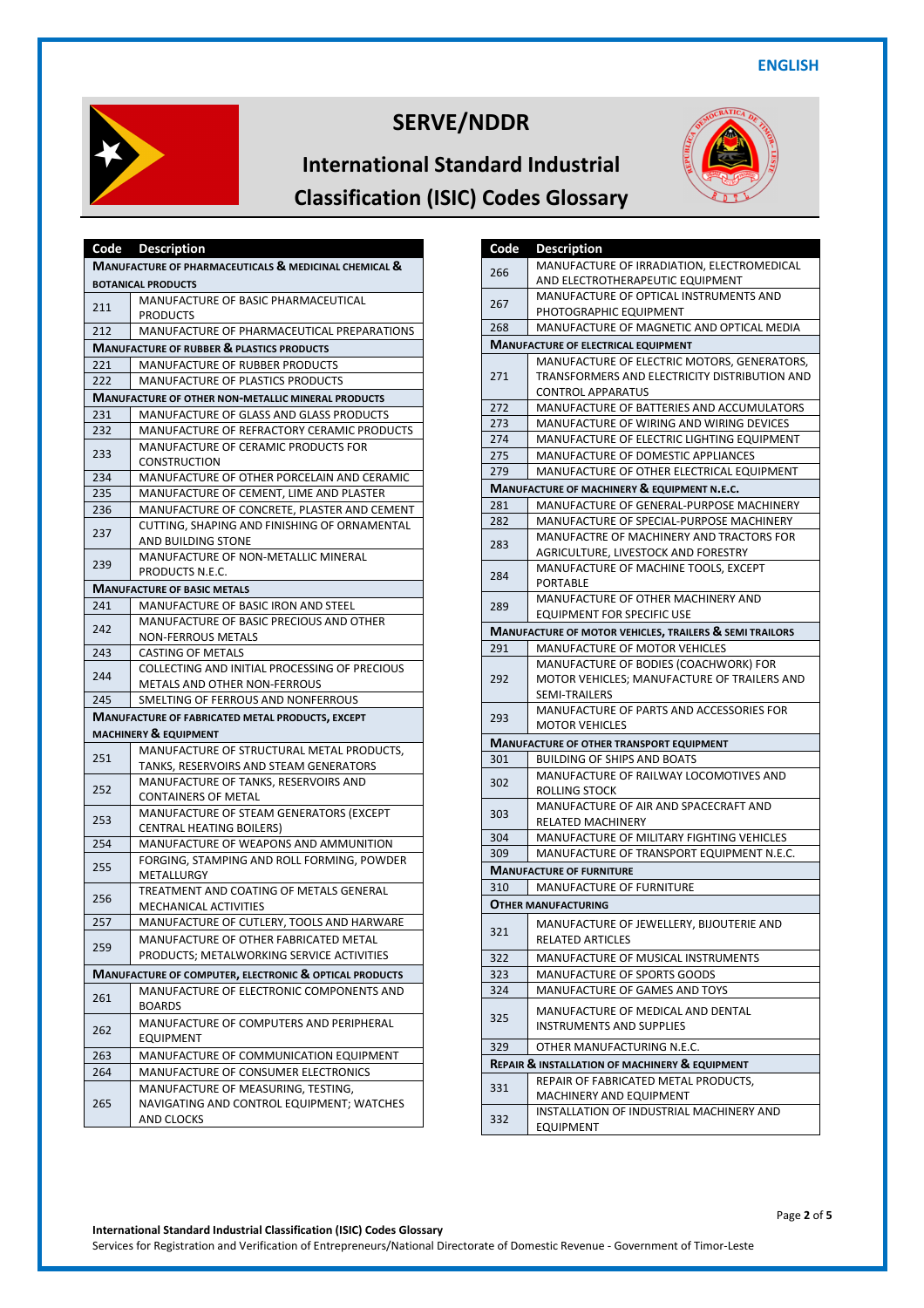



| Code               | <b>Description</b>                                                                 |
|--------------------|------------------------------------------------------------------------------------|
|                    | ELECTRICITY, GAS, STEAM & AIR CONDITIONING                                         |
| <b>SUPPLY</b>      |                                                                                    |
| 351                | ELECTRIC POWER GENERATION, TRANSMISSION AND                                        |
|                    | <b>DISTRIBUTION</b>                                                                |
| 352<br>353         | MANUFACTURE OF GAS; DISTRIBUTION OF GASEOUS<br><b>FUELS THROUGH MAINS</b>          |
|                    | STEAM AND AIR CONDITIONING SUPPLY                                                  |
|                    | WATER SUPPLY; SEWERAGE, WASTE MANAGEMENT &                                         |
|                    | <b>REMEDIATION ACTIVITIES</b>                                                      |
| 360                | WATER COLLECTION, TREATMENT AND SUPPLY                                             |
| 370                | <b>SEWERAGE</b>                                                                    |
|                    | <b>WASTE COLLECTION, TREATMENT &amp; DISPOSAL ACTIVITIES;</b>                      |
|                    | <b>MATERIALS RECOVERY</b>                                                          |
| 381                | <b>WASTE COLLECTION</b>                                                            |
| 382                | WASTE TREATMENT AND DISPOSAL                                                       |
| 383                | <b>MATERIALS RECOVERY</b>                                                          |
|                    | REMEDIATION ACTIVITIES AND OTHER WASTE                                             |
| 390                | <b>MANAGEMENT SERVICES</b>                                                         |
|                    | <b>CONSTRUCTION</b>                                                                |
|                    | <b>CONSTRUCTION OF BUILDINGS</b>                                                   |
| 411                | PROPERTY DEVELOPMENT (DEVELOPMENT OF                                               |
|                    | <b>BUILDING PROJECTS)</b>                                                          |
| 412                | CONSTRUCTION OF BUILDINGS (RESIDENTIAL AND                                         |
|                    | NON RESIDENTIAL)                                                                   |
|                    | <b>CIVIL ENGINEERING</b>                                                           |
| 421                | <b>CONSTRUCTION OF ROADS AND RAILWAYS</b>                                          |
| 422                | <b>CONSTRUCTION OF UTILITY PROJECTS</b><br>CONSTRUCTION OF OTHER CIVIL ENGINEERING |
| 429                | <b>PROJECTS</b>                                                                    |
|                    | <b>SPECIALISED CONSTRUCTION ACTIVITIES</b>                                         |
| 431                | DEMOLITION AND SITE PREPARATION                                                    |
|                    | ELECTRICAL, PLUMBING AND OTHER CONSTRUCTION                                        |
| 432                | <b>INSTALLATION ACTIVITIES</b>                                                     |
| 433                | <b>BUILDING COMPLETION AND FINISHING</b>                                           |
| 439                | OTHER SPECIALIZED CONSTRUCTION ACTIVITIES                                          |
|                    | WHOLESALE AND RETAIL TRADE; REPAIR OF MOTOR                                        |
|                    | <b>VEHICLES AND MOTORCYCLES</b>                                                    |
|                    | WHOLESALE & RETAIL TRADE & REPAIR OF MOTOR VEHICLES &                              |
| <b>MOTORCYCLES</b> |                                                                                    |
| 451                | SALE OF MOTOR VEHICLES                                                             |
| 452                | MAINTENANCE AND REPAIR OF MOTOR VEHICLES                                           |
| 453                | SALE OF MOTOR VEHICLE PARTS AND ACCESSORIES                                        |
| 454                | SALE OF MOTORCYCLES AND RELATED PARTS AND                                          |
|                    | ACCESSORIES                                                                        |
| 455                | MAINTENANCE AND REPAIR OF MOTORCYCLES                                              |
|                    | WHOLESALE TRADE, EXCEPT OF MOTOR VEHICLES & MOTORCYCLES                            |
| 461                | WHOLESALE ON A FEE OR CONTRACT BASIS                                               |
| 462                | WHOLESALE OF AGRICULTURAL RAW MATERIALS AND                                        |
|                    | LIVE ANIMALS                                                                       |
| 463<br>464         | WHOLESALE OF FOOD, BEVERAGES AND TOBACCO<br>WHOLESALE OF HOUSEHOLD GOODS           |
|                    | WHOLESALE OF MACHINERY, EQUIPMENT AND                                              |
| 465                | <b>SUPPLIES</b>                                                                    |

| Code                                             | <b>Description</b>                                              |
|--------------------------------------------------|-----------------------------------------------------------------|
| 466                                              | OTHER SPECIALIZED WHOLESALE                                     |
| 467                                              | WHOLESALE OF FUELS, METALS, CONSTRUCTION                        |
|                                                  | MATERIALS, HARDWARE AND OTHER PRODUCTS                          |
| 469                                              | NON-SPECIALIZED WHOLESALE TRADE                                 |
|                                                  | <b>RETAIL TRADE, EXCEPT OF MOTOR VEHICLES &amp; MOTORCYCLES</b> |
| 471                                              | RETAIL SALE IN NON-SPECIALIZED STORES                           |
|                                                  | RETAIL SALE OF FOOD, BEVERAGES AND TOBACCO IN                   |
| 472                                              | SPECIALIZED STORES                                              |
|                                                  | RETAIL SALE OF AUTOMOTIVE FUEL IN SPECIALIZED                   |
| 473                                              | <b>STORES</b>                                                   |
|                                                  | RETAIL SALE OF INFORMATION AND                                  |
| 474                                              | COMMUNICATIONS EQUIPMENT IN SPECIALIZED                         |
|                                                  | <b>STORES</b>                                                   |
|                                                  | RETAIL SALE OF OTHER HOUSEHOLD EQUIPMENT IN                     |
| 475                                              | SPECIALIZED STORES                                              |
| 476                                              | RETAIL SALE OF CULTURAL AND RECREATION GOODS                    |
|                                                  | IN SPECIALIZED STORES                                           |
| 477                                              | RETAIL SALE OF OTHER GOODS IN SPECIALIZED                       |
|                                                  | <b>STORES</b>                                                   |
| 478                                              | RETAIL SALE VIA STALLS AND MARKETS                              |
| 479                                              | RETAIL TRADE NOT IN STORES, STALLS OR MARKETS                   |
|                                                  | <b>TRANSPORTATION AND STORAGE</b>                               |
|                                                  | <b>LAND TRANSPORT &amp; TRANSPORT VIA PIPELINE</b>              |
| 491                                              | TRANSPORT VIA RAILWAYS                                          |
| 492                                              | OTHER LAND TRANSPORT                                            |
| 493                                              | PASSENGER LAND TRANSPORT                                        |
| 495                                              | TRANSPORT VIA PIPELINE                                          |
|                                                  | <b>WATER TRANSPORT</b>                                          |
| 501                                              | PASSENGER SEA TRANSPORT                                         |
| 502                                              | <b>FREIGHT SEA TRANSPORT</b>                                    |
| 503                                              | PASSENGER TRANSPORT BY INLAND WATERWAYS                         |
| 504                                              | FREIGHT TRANSPORT BY INLAND WATERWAYS                           |
|                                                  | <b>AIR TRANSPORT</b>                                            |
| 511                                              | PASSENGER AIR TRANSPORT                                         |
| 512                                              | <b>FREIGHT AIR TRANSPORT</b>                                    |
|                                                  | <b>WAREHOUSING &amp; SUPPORT ACTIVITIES FOR TRANSPORTATION</b>  |
| 521                                              | WAREHOUSING AND STORAGE                                         |
| 522                                              | SUPPORT ACTIVITIES FOR TRANSPORTATION                           |
|                                                  | <b>POSTAL &amp; COURIER ACTIVITIES</b>                          |
| 531                                              | POSTAL ACTIVITIES SUBJECT TO UNIVERSAL SERVICES                 |
|                                                  | OBLIGATIONS                                                     |
| 532                                              | OTHER COURIER OR POSTAL ACTIVITIES                              |
|                                                  | <b>ACCOMMODATION AND FOOD SERVICE ACTIVITIES</b>                |
|                                                  | <b>ACCOMMODATION</b>                                            |
| 551                                              | <b>HOTELS</b>                                                   |
| 552                                              | HOLIDAY HOMES AND OTHER ACCOMODATION FOR                        |
|                                                  | <b>SHORT VISITS</b>                                             |
| 553                                              | CAMPING GROUNDS, RECREATIONAL VEHICLE PARKS                     |
|                                                  | AND TRAILER PARKS                                               |
| 559                                              | OTHER ACCOMMODATION                                             |
| FOOD & BEVERAGE SERVICE ACTIVITIES (RESTAURANTS) |                                                                 |
| 561                                              | RESTAURANTS AND MOBILE FOOD SERVICE                             |
|                                                  | <b>ACTIVITIES</b>                                               |
| 562                                              | EVENT CATERING AND OTHER FOOD SERVICE                           |
|                                                  | ACTIVITIES                                                      |
| 563                                              | BEVERAGE SERVING ACTIVITIES                                     |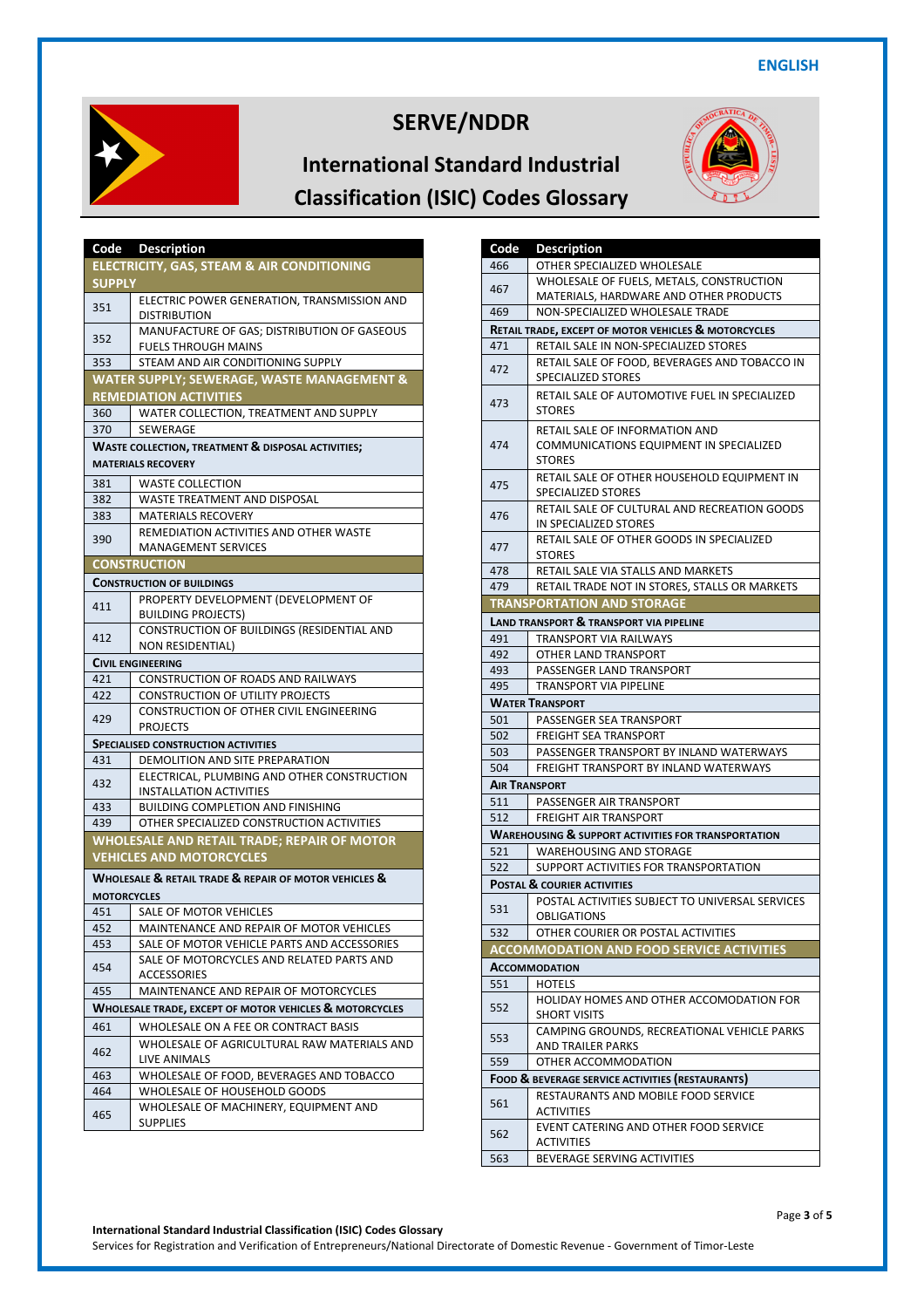

#### **International Standard Industrial Classification (ISIC) Codes Glossary**



| Code              | <b>Description</b>                                                  |
|-------------------|---------------------------------------------------------------------|
|                   | <b>INFORMATION AND COMMUNICATION</b>                                |
|                   | <b>PUBLISHING ACTIVITIES</b>                                        |
| 581               | PUBLISHING OF BOOKS, PERIODICALS AND OTHER                          |
|                   | PUBLISHING ACTIVITIES                                               |
| 582               | SOFTWARE PUBLISHING                                                 |
|                   | <b>MOTION PICTURE, VIDEO &amp; TELEVISION PROGRAMME PRODUCTION,</b> |
|                   | SOUND RECORDING & MUSIC PUBLISHING ACTIVITIES                       |
| 591               | MOTION PICTURE, VIDEO AND TELEVISION                                |
|                   | PROGRAMME ACTIVITIES                                                |
| 592               | SOUND RECORDING AND MUSIC PUBLISHING                                |
|                   | <b>ACTIVITIES</b>                                                   |
|                   | PROGRAMMING & BROADCASTING ACTIVITIES                               |
| 601               | RADIO BROADCASTING<br>TELEVISION PROGRAMMING AND BROADCASTING       |
| 602               | ACTIVITIES                                                          |
|                   | <b>TELECOMMUNICATIONS</b>                                           |
| 611               | WIRED TELECOMMUNICATIONS ACTIVITIES                                 |
| 612               | WIRELESS TELECOMMUNICATIONS ACTIVITIES                              |
| 613               | SATELLITE TELECOMMUNICATIONS ACTIVITIES                             |
| 619               | OTHER TELECOMMUNICATIONS ACTIVITIES                                 |
|                   | COMPUTER PROGRAMMING, CONSULTANCY AND                               |
| 620               | <b>RELATED ACTIVITIES</b>                                           |
|                   | <b>INFORMATION SERVICES ACTIVITIES</b>                              |
|                   | DATA PROCESSING, HOSTING AND RELATED                                |
| 631               | <b>ACTIVITIES; WEB PORTALS</b>                                      |
| 639               | OTHER INFORMATION SERVICE ACTIVITIES                                |
|                   | <b>FINANCIAL AND INSURANCE ACTIVITIES</b>                           |
|                   |                                                                     |
|                   | <b>FINANCIAL SERVICE ACTIVITIES, EXCEPT INSURANCE &amp; PENSION</b> |
| <b>FUNDING</b>    |                                                                     |
| 641               | MONETARY INTERMEDIATION                                             |
| 642               | ACTIVITIES OF HOLDING COMPANIES                                     |
| 643               | TRUSTS, FUNDS AND SIMILAR FINANCIAL ENTITIES                        |
|                   | OTHER FINANCIAL SERVICE ACTIVITIES, EXCEPT                          |
| 649               | INSURANCE AND PENSION FUNDING ACTIVITIES                            |
|                   | <b>INSURANCE, REINSURANCE &amp; PENSION FUNDING, EXCEPT</b>         |
|                   | <b>COMPULSORY SOCIAL SECURITY</b>                                   |
| 651               | <b>INSURANCE</b>                                                    |
| 652               | REINSURANCE                                                         |
| 653               | PENSION FUNDING                                                     |
|                   | <b>ACTIVITIES AUXILIARY TO FINANCIAL SERVICE &amp; INSURANCE</b>    |
| <b>ACTIVITIES</b> |                                                                     |
|                   | ACTIVITIES AUXILIARY TO FINANCIAL SERVICE                           |
| 661               | ACTIVITIES, EXCEPT INSURANCE AND PENSION                            |
|                   | <b>FUNDING</b>                                                      |
| 662               | ACTIVITIES AUXILIARY TO INSURANCE AND PENSION<br><b>FUNDING</b>     |
| 663               | FUND MANAGEMENT ACTIVITIES                                          |
|                   | <b>REAL ESTATE ACTIVITIES</b>                                       |
|                   | REAL ESTATE ACTIVITIES WITH OWN OR LEASED                           |
| 681               | <b>PROPERTY</b>                                                     |
|                   | REAL ESTATE ACTIVITIES ON A FEE OR CONTRACT                         |
| 682               | BASIS                                                               |

| Code                                                | <b>Description</b>                                                |
|-----------------------------------------------------|-------------------------------------------------------------------|
|                                                     | PROFESSIONAL, SCIENTIFIC AND TECHNICAL ACTIVITIES                 |
|                                                     | <b>LEGAL &amp; ACCOUNTING ACTIVITIES</b>                          |
| 691                                                 | <b>LEGAL ACTIVITIES</b>                                           |
| 692                                                 | ACCOUNTING, BOOKKEEPING AND AUDITING                              |
|                                                     | ACTIVITIES; TAX CONSULTANCY                                       |
|                                                     | <b>ACTIVITIES OF HEAD OFFICES, MANAGEMENT CONSULTANCY</b>         |
| <b>ACTIVITIES</b>                                   |                                                                   |
| 701                                                 | <b>ACTIVITIES OF HEAD OFFICES</b>                                 |
| 702                                                 | MANAGEMENT CONSULTANCY ACTIVITIES                                 |
|                                                     | ARCHITECTURAL & ENGINEERING ACTIVITIES; TECHNICAL TESTING &       |
| <b>ANALYSIS</b>                                     |                                                                   |
| 711                                                 | ARCHITECTURAL AND ENGINEERING ACTIVITIES AND                      |
|                                                     | RELATED TECHNICAL CONSULTANCY                                     |
| 712                                                 | <b>TECHNICAL TESTING AND ANALYSIS</b>                             |
|                                                     | <b>SCIENTIFIC RESEARCH AND DEVELOPMENT</b>                        |
| 721                                                 | RESEARCH AND EXPERIMENTAL DEVELOPMENT ON                          |
|                                                     | NATURAL SCIENCES AND ENGINEERING                                  |
| 722                                                 | RESEARCH AND EXPERIMENTAL DEVELOPMENT ON                          |
|                                                     | SOCIAL SCIENCES AND HUMANITIES                                    |
|                                                     | <b>ADVERTISING &amp; MARKET RESEARCH</b>                          |
| 731                                                 | ADVERTISING                                                       |
| 732                                                 | MARKET RESEARCH AND PUBLIC OPINION POLLING                        |
|                                                     | OTHER PROFESSIONAL, SCIENTIFIC & TECHNICAL SERVICES               |
| 741                                                 | SPECIALIZED DESIGN ACTIVITIES                                     |
| 742                                                 | PHOTOGRAPHIC ACTIVITIES                                           |
| 743                                                 | TRANSLATION AND INTERPRETATION ACTIVITIES                         |
| 749                                                 | OTHER PROFESSIONAL, SCIENTIFIC AND TECHNICAL                      |
|                                                     | ACTIVITIES N.E.C.                                                 |
| 750                                                 | <b>VETERINARY ACTIVITIES</b>                                      |
|                                                     | ADMINISTRATIVE AND SUPPORT SERVICE ACTIVITIES                     |
|                                                     | <b>RENTAL &amp; LEASING ACTIVITIES</b>                            |
| 771                                                 | RENTING AND LEASING OF MOTOR VEHICLES                             |
| 772                                                 | RENTING AND LEASING OF PERSONAL AND                               |
|                                                     | <b>HOUSEHOLD GOODS</b><br>RENTING AND LEASING OF OTHER MACHINERY, |
| 773                                                 | <b>EQUIPMENT AND TANGIBLE GOODS</b>                               |
|                                                     | LEASING OF INTELLECTUAL PROPERTY AND SIMILAR                      |
| 774                                                 | PRODUCTS, EXCEPT COPYRIGHTED WORKS                                |
|                                                     | <b>EMPLOYMENT ACTIVITIES</b>                                      |
| 781                                                 | ACTIVITIES OF EMPLOYMENT PLACEMENT AGENCIES                       |
| 782                                                 | TEMPORARY EMPLOYMENT AGENCY ACTIVITIES                            |
| 783                                                 | OTHER HUMAN RESOURCES PROVISION                                   |
| TRAVEL AGENCY, TOUR OPERATOR, RESERVATION SERVICE & |                                                                   |
|                                                     | <b>RELATED ACTIVITIES</b>                                         |
| 791                                                 | TRAVEL AGENCY AND TOUR OPERATOR ACTIVITIES                        |
| 799                                                 | OTHER RESERVATION SERVICE AND RELATED                             |
|                                                     | <b>ACTIVITIES</b>                                                 |
|                                                     | <b>SECURITY &amp; INVESTIGATION ACTIVITIES</b>                    |
| 801                                                 | PRIVATE SECURITY ACTIVITIES                                       |
| 802                                                 | SECURITY SYSTEMS SERVICE ACTIVITIES                               |
| 803                                                 | <b>INVESTIGATION ACTIVITIES</b>                                   |
| SERVICES TO BUILDING & LANDSCAPE ACTIVITIES         |                                                                   |
| 811                                                 | COMBINED FACILITIES SUPPORT ACTIVITIES                            |
| 812                                                 | <b>CLEANING ACTIVITIES</b>                                        |
| 813                                                 | LANDSCAPE CARE AND MAINTENANCE SERVICE                            |
|                                                     | ACTIVITIES                                                        |

Services for Registration and Verification of Entrepreneurs/National Directorate of Domestic Revenue - Government of Timor-Leste